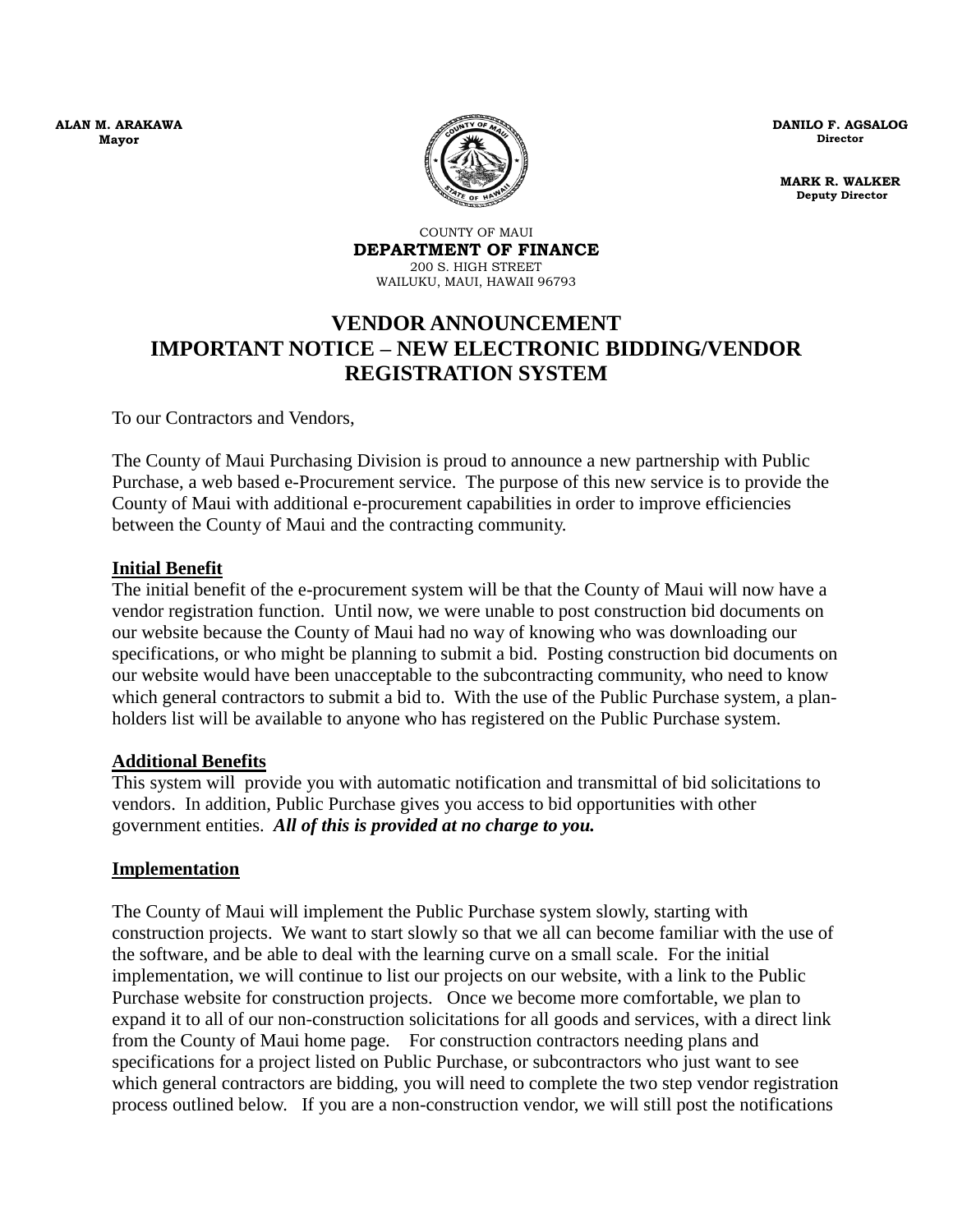separately, but we encourage you to register now as it is our intention to expand this to all of our solicitations. One note on implementation: Our counterparts at the County of Hawaii have been using Public Purchase for a few months now. They informed us that their only implementation problem was that some of their vendors failed to realize that you have to register twice; once with Public Purchase and once with the County of Maui. So **please note that you have to register twice** as detailed below:

# **Registration Instructions**

### 1. *Register with Public Purchase:*

Use the link below to begin the registration process. *It can take up to 24 hours for your account to become active.* You will receive an email from [notices@publicpurchase.com](mailto:notices@publicpurchase.com) letting you know your account is activated. Be sure and add this email address to your contacts to avoid the bid notification emails being sent to your junk folder.

<https://www.publicpurchase.com/gems/register/vendor/register>

If you are already registered with Public Purchase previously please proceed directly to step 2.

### 2. *Register with County of Maui:*

A. Once you have received your activation email from Public Purchase log into [www.publicpurchase.com](http://www.publicpurchase.com/) and accept the terms and conditions of use.

B. Then click on the link below to start your registration process with County of Maui. Begin by selecting the NIGP Commodity Codes that relate to your business so you can receive email notifications of future bid opportunities. You may be prompted to fill out a W-9 for the County of Maui records and for tax purposes. *This form must be completed before you will be considered a vendor for the County of Maui even if County of Maui already has a W-9 from you on file.*

http://www.publicpurchase.com/gems/mauico,hi/buyer/public/home

C. If, for any reason, the link below fails, you can follow the following procedure to complete the registration process:

Use the Public Purchase link in Step 1 and log in. Then click "Select Region," and "Select Agency." After selecting County of Maui, click on the "Register with County of Maui" on the right hand side of the County of Maui's logo

*It is important that this second part of the registration is complete or you will not receive notifications of upcoming quote opportunities from the County of Maui. It is your responsibility to keep the information up to date, particularly the contacts and email addresses.*

## **Questions**

If you have need any technical assistance with this process please contact Public Purchase at [support@publicpurchase.com.](mailto:support@publicpurchase.com) Or use their Live Chat during business hours. It can be found in the upper left corner of the web site. If you have any questions for the County of Maui, please contact Greg King (greg.king@co.maui.hi.us) or Jared Masuda (jared.masuda@co.maui.hi.us) in the Purchasing Division.